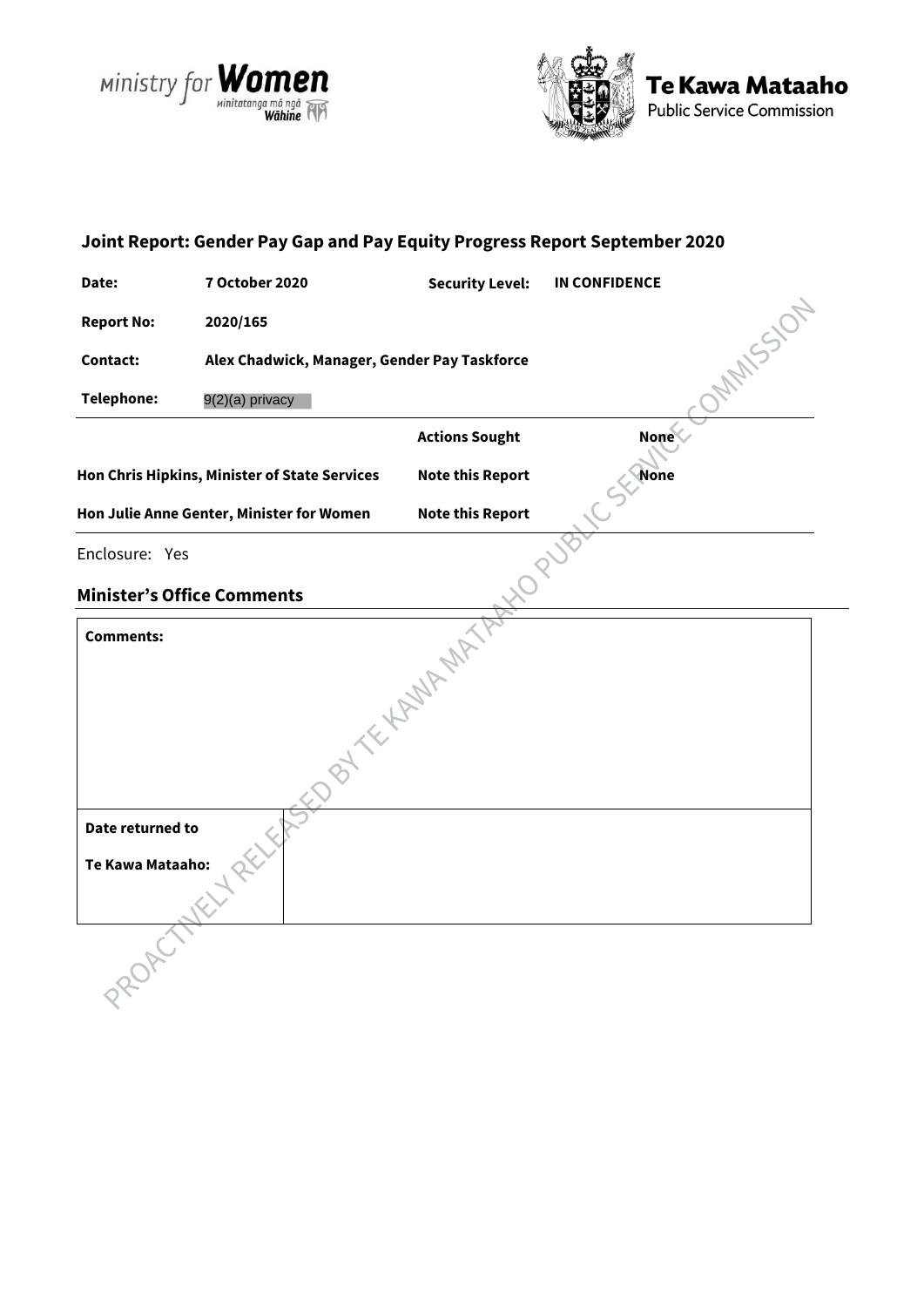#### **Executive Summary**

#### **Gender Pay Gap work programme**

- The Gender Pay Taskforce won the Impact Award in the 2020 Diversity Awards.
- We are finalising the Remuneration guidance, the last piece of guidance we are creating in collaboration with the Gender Pay Principles Working Group.
- 29 agencies have now published their action plans and the remaining four are publishing shortly.
- We continue to support and engage with the 11 agencies working to meet the equal pay milestone by the end of this year.

#### **Pay Equity work programme**

- The Commissioner has requested a single delegation instrument on negotiating pay equity claims and collective agreements which is issued together, and work on this is well underway.
- Te Kawa Mataaho, with input from agencies and the Public Service Association (PSA), is close to finalising the Terms of Reference for the Public Sector Administrative and Clerical claim. Good progress has been made in setting up the Programme Team to support agencies to progress this claim.
- Progress continues on other State sector pay equity claims and further detail is provided in this report.
- Pay Equity tools and resources are being drafted and revised with feedback from users, and the Ministry for Business, Innovation and Employment (MBIE), Crown Law Office and Ministry for Women, and we are aiming for publication in November. We are also supporting MBIE in the development of their tools and resources for the support of the wider economy.

# **Recommended Action**

We recommend that you:

a **note** the progress being made by the Gender Pay Taskforce

b **agree** that Te Kawa Mataaho releases this briefing once it has been considered by you, with matters under active consideration withheld under section 9(2)(f)(iv) of the Official Information Act (OIA), including the attached Appendix One, and information related to pay equity in the Executive Summary and paragraphs 10 to 35 under section 9(2)(j) of the OIA, to enable agencies to carry on without prejudice or disadvantage negotiations.

*Agree/disagree Agree/disagree.*

Hon Chris Hipkins **Minister of State Services** Hon Julie Anne Genter

**Minister for Women**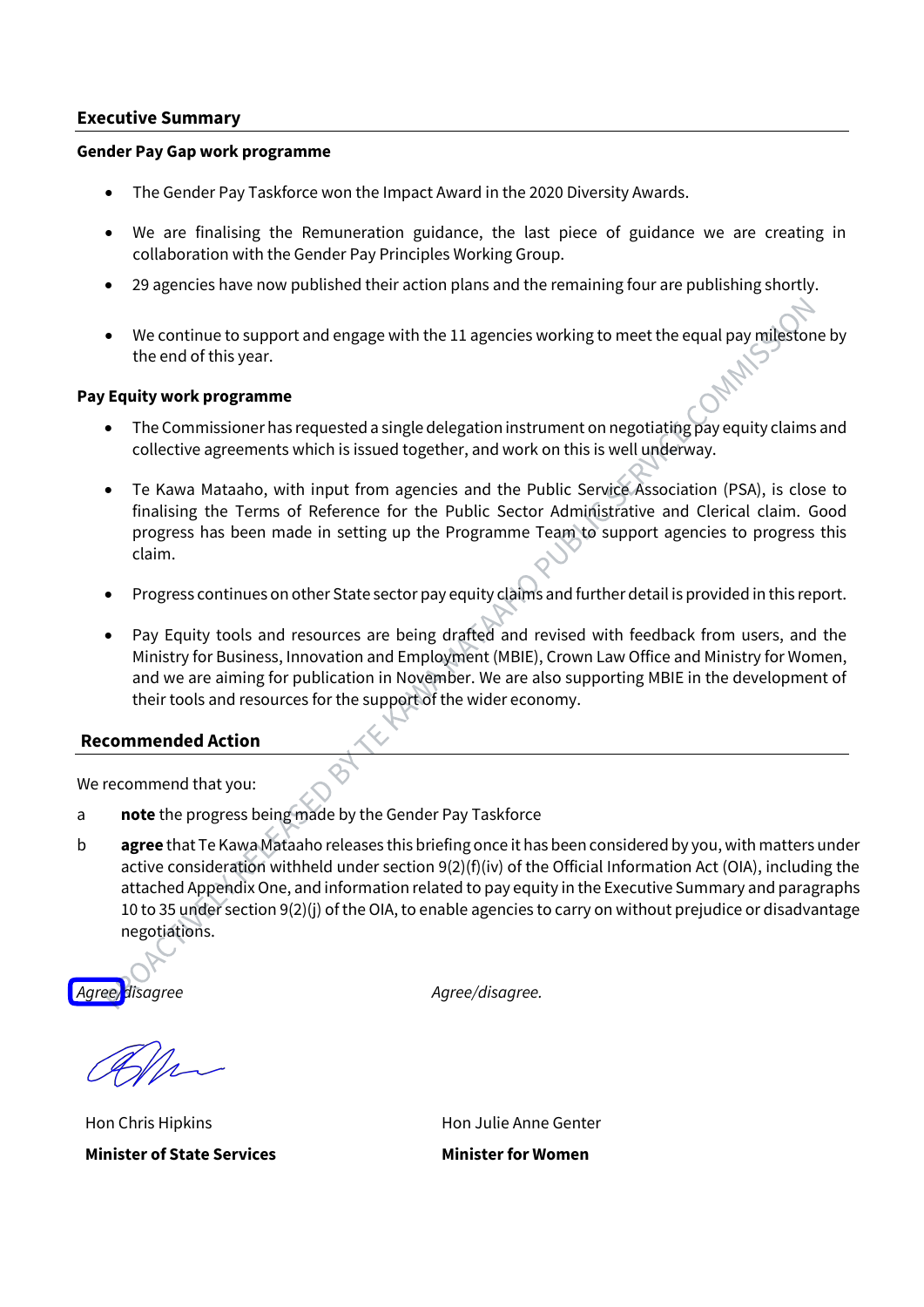# **Joint Report:** Gender Pay Gap and Pay Equity Taskforce Progress Report

# **Purpose of Report**

- 1. This is the twenty-second monthly report on the progress of the Gender Pay Gap Action Plan (Action Plan) and Pay Equity in the State sector work programme.
- 2. A dashboard outlining progress against each of the Action Plan milestones is attached as Appendix One.

# **Public Service Gender Pay Gap Action Plans**

#### **Diversity Awards 2020**

- 3. The Gender Pay Taskforce won the Impact Award in the 2020 Diversity Awards, announced on 16 September. The Impact Award is a new category, recognising organisations making a measurable impact on the diversity of New Zealand workplaces. The win generated several media articles and an opportunity to create some social media interest in our work programme. Diversity Award winners are regarded as exemplars, and a case study of our work, including a video, is on the Diversity Works website here (and attached as Appendix Two).
- 4. We intend to leverage this win to build awareness of our work and support the Ministry for Women's efforts to generate action in the private sector.

#### **2020 Agency GPG Action Plans**

5. All public service agencies have submitted individual action plans. Twenty-nine agencies have published their plans on their external websites so far and we are working with the remaining four agencies who are expected to publish shortly.

#### **Equal pay milestone**

6. Twenty-two agencies have met the equal pay milestone and we continue to support the 11 agencies working towards this milestone. We are especially working with the largest agencies in this group, for whom the work is most complex, and who have other significant related work underway, such as remuneration system changes. A number of these agencies have secured additional expertise to help with the analytical stages of their equal pay work. Te Kawa Mataaho Assistant Commissioners continue to facilitate our communication about the equal pay milestone with senior leaders in agencies.

# **Guidance on removing bias from HR policies and remuneration systems**

#### *Remuneration guidance*

- 7. The remuneration guidance is now in final form and is due to be signed off by the Gender Pay Principles Working Group at its final meeting on 7 October. This is the last in the set of three pieces of guidance to support agencies to meet the bias milestone - the others being on recruitment and on career progression, breaks and leave.
- 8. Together with the PSA, we plan to hold workshops for agencies in late October/early November on both the guidance on remuneration, and on career progression, breaks and leave.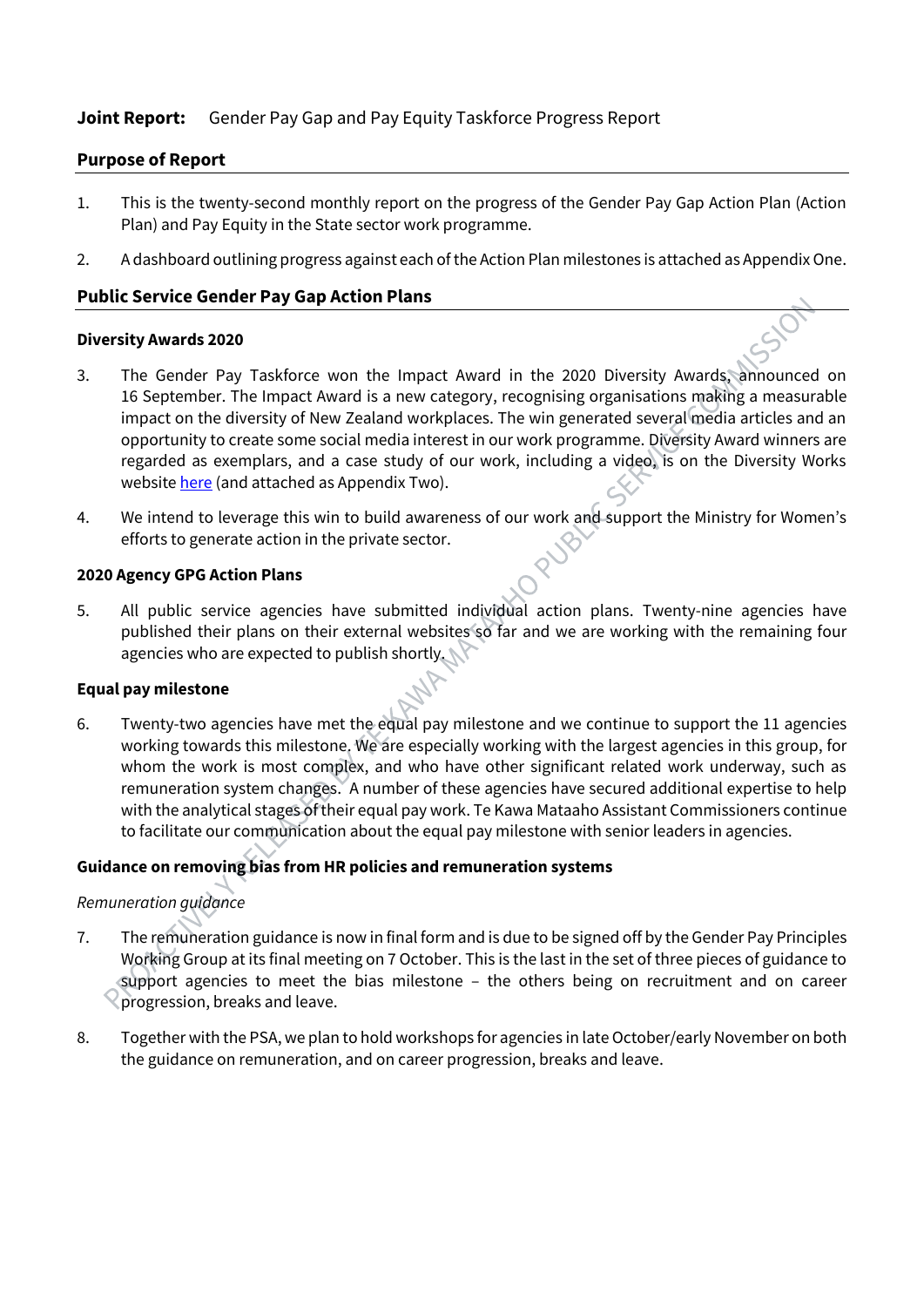#### *Final Gender Pay Principles Meeting 7 October*

- 9. The final Gender Pay Principles Working Group meeting will be held on 7 October. This meeting will:
	- consider the work of the Gender Pay Principles and what has been achieved
	- formally accept the suite of guidance developed in collaboration with the Gender Pay Taskforce
	- agree on future oversight of the Principles. The meeting will consider the proposal for oversight to sit with the Te Kawa Mataaho / CTU regular forums
	- celebrate the achievements of the Gender Pay Principles.

# **Pay Equity Work Programme**

#### **Public Service Act 2020 – new delegation instrument**

- 10. The Public Service Act 2020 (the Act) provides a new role for the Public Service Commissioner (Commissioner) in respect of pay equity claims in the Public Service, similar to the Commissioner's existing role to negotiate collective agreements in the Public Service. The Commissioner has requested a single delegation instrument on negotiating pay equity claims and collective agreements which is to be issued together. Work on this is well underway.
- 11. Under the new Act the Commissioner will be responsible for negotiating pay equity claims as if the Commissioner were the employer. The Commissioner will be able to delegate his/her functions and powers for claims to Public Service chief executives and we expect the Commissioner to do this shortly.

#### *Oversight of funded sector pay equity claims*

12. The Funded Framework was confirmed by Cabinet in August to provide oversight and support for pay equity claims from private sector organisations who receive Government funding to deliver public services. The Funded Framework is being socialised with Funding agencies, employers in the community sector, unions and peak bodies. There has been a positive response from all parties so far. The Taskforce continues to provide education and support for pay equity claims in the Funded sector.

# **State sector pay equity claims**

OACTWELLY

*Public Sector Administrative and Clerical Work (PSA)*  9(2)(j) prejudice to negotiations

*Administration support workers and Kaiārahi i te Reo in schools (NZEI)* 

9(2)(j) prejudice to negotiations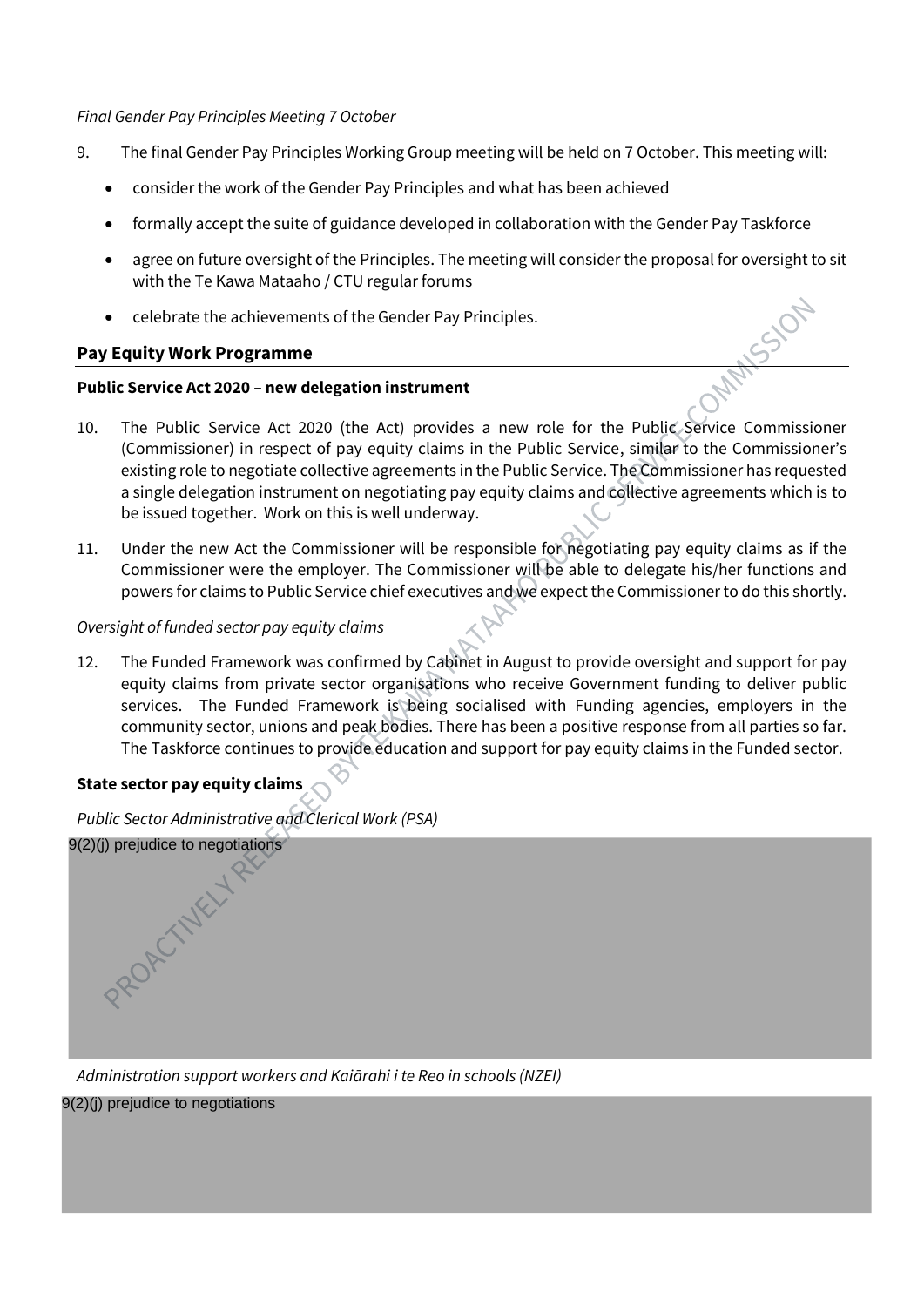9(2)(j) prejudice to negotiations

*DHB Nurses and Midwives (MERAS, NZNO, PSA)* 

9(2)(j) prejudice to negotiations

*DHB Administrative and Clerical (PSA)*  9(2)(j) prejudice to negotiations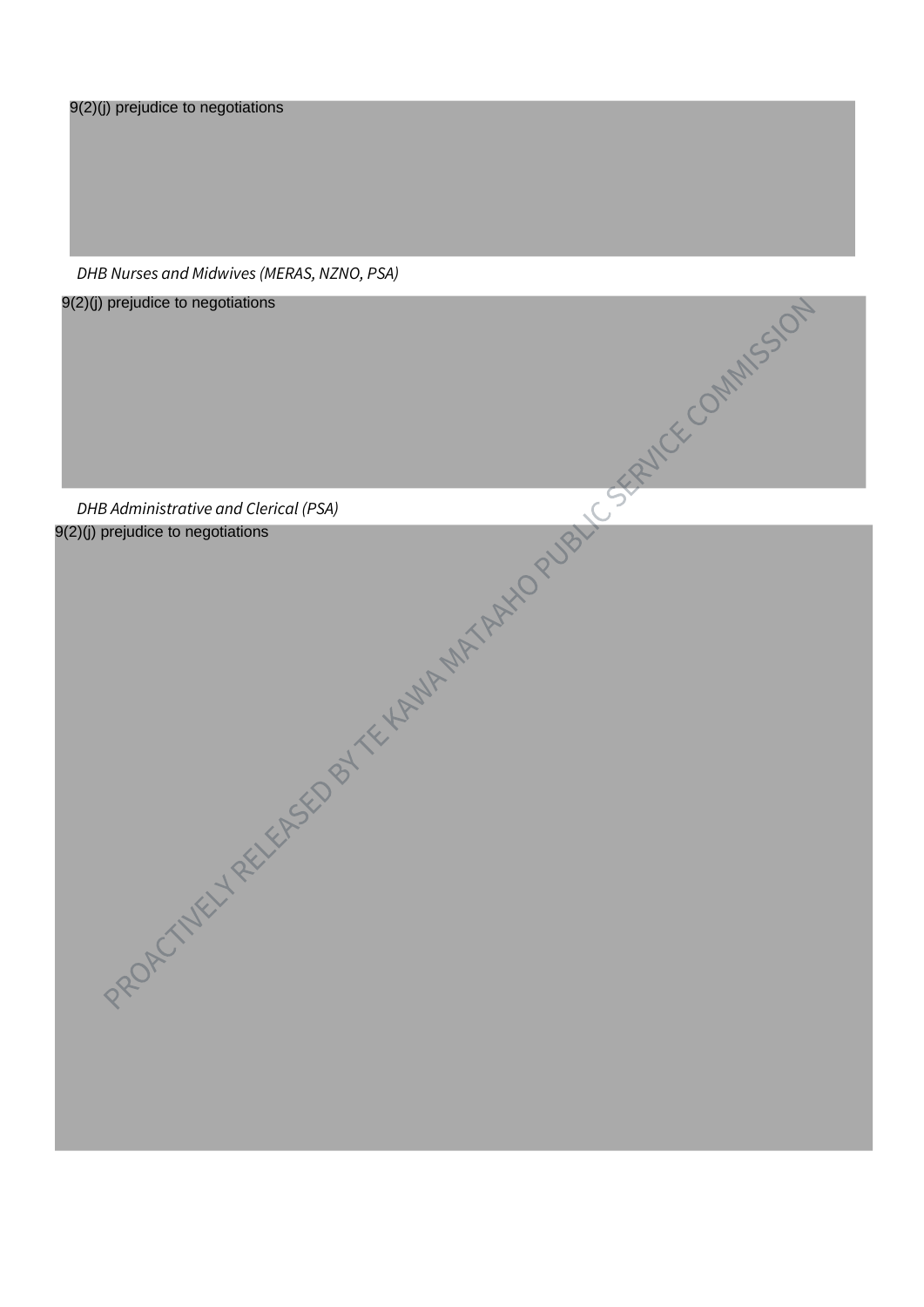DHB Allied and Technical (PSA and APEX) claims

 $9(2)(j)$  prejudice to negotiations

#### System-level support for pay equity claims

Tools and resources to support pay equity claims

- SE CSERVICE COMMISSION The Taskforce is finalising new tools and revising the existing published tools in conjunction with key  $31.$ stakeholders to support the implementation of the Equal Pay Act 1972 and are working to ensure they are ready when the new legislation comes into force on thovember 2020.
- The Taskforce is also revising the tools and resources to reflect the requirements of agencies for the  $32.$ State Sector Governance Framework process as well as for the new central claims data repository. We have sought feedback from practitioners that have been using our tools and resources for their claims processes and have updated the documents where appropriate.
- The Taskforce is supporting MBIE in its implementation of the Equal Pay Act 1972, including with 33. development/adaption of tools and resources for the wider economy.

 $9(2)(i)$  prejudice to negotiations

Tri-partite oversight of State sector pay equity claims

# **Upcoming Events**

| l Date    | <b>Details</b>                                    | <b>Location</b> |
|-----------|---------------------------------------------------|-----------------|
| 7 October | Gender Pay Principles working Group final meeting | Te Kawa Mataaho |